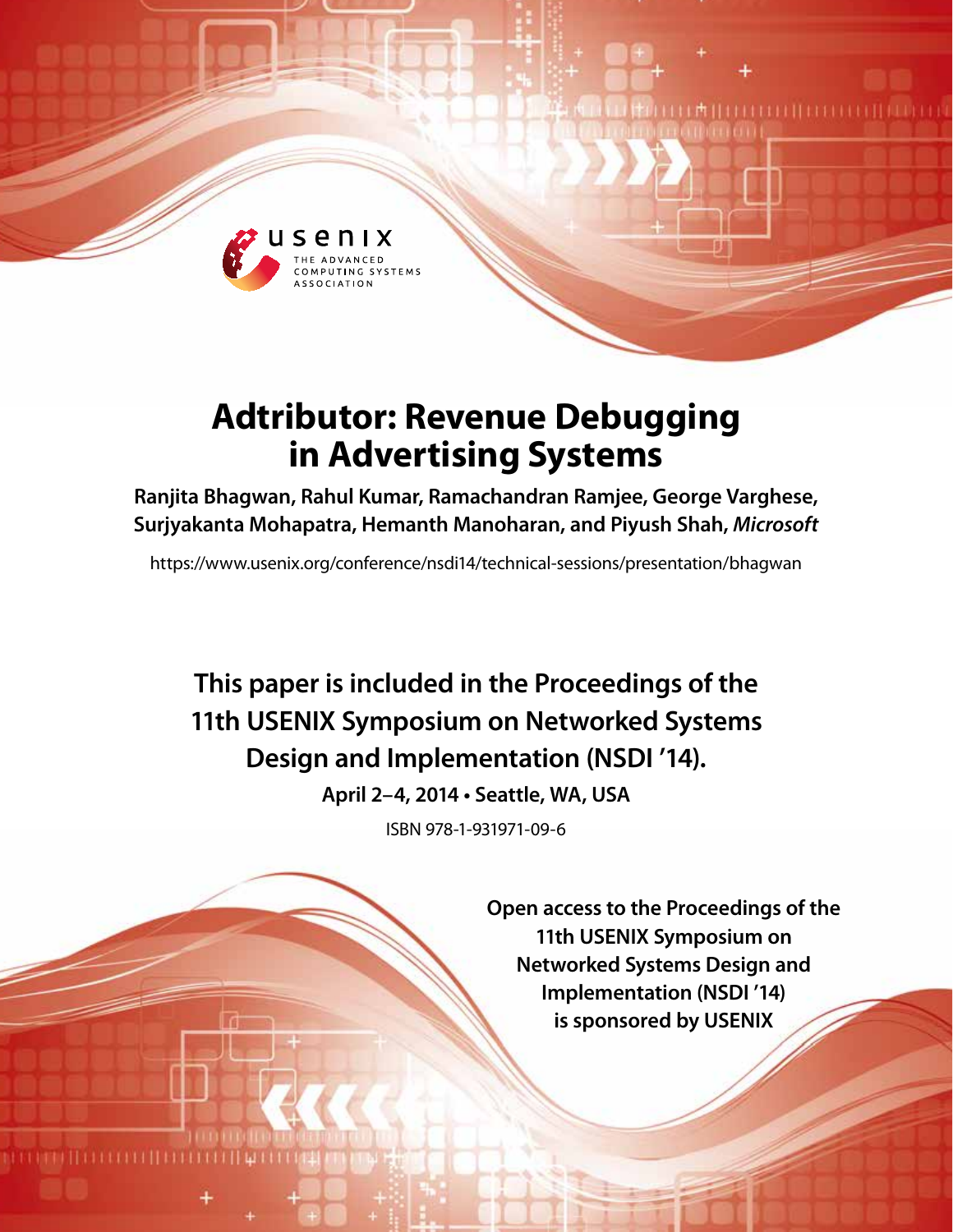# Adtributor: Revenue Debugging in Advertising Systems

Ranjita Bhagwan, Rahul Kumar, Ramachandran Ramjee, George Varghese, Surjyakanta Mohapatra, Hemanth Manoharan, and Piyush Shah Microsoft

### Abstract

Advertising (ad) revenue plays a vital role in supporting free websites. When the revenue dips or increases sharply, ad system operators must find and fix the rootcause if actionable, for example, by optimizing infrastructure performance. Such revenue debugging is analogous to diagnosis and root-cause analysis in the systems literature but is more general. Failure of infrastructure elements is *only one* potential cause; a host of other *dimensions* (e.g., advertiser, device type) can be sources of potential causes. Further, the problem is complicated by *derived measures* such as costs-per-click that are also tracked along with revenue.

Our paper takes the first systematic look at revenue debugging. Using the concepts of explanatory power, succinctness, and surprise, we propose a new multidimensional root-cause algorithm for fundamental and derived measures of ad systems to identify the dimension mostly likely to blame. Further, we implement the attribution algorithm and a visualization interface in a tool called the Adtributor to help troubleshooters quickly identify potential causes. Based on several case studies on a very large ad system and extensive evaluation, we show that the Adtributor has an accuracy of over 95% and helps cut down troubleshooting time by an order of magnitude.

#### 1 Introduction

Many free websites are supported today by revenue generated through advertisements (ads). Website ads can be of two types, namely, search and display. In the case of a search ad, an end user goes to a publisher website such as bing.com and enters a query phrase. The response to the query is a search results page that may contain one or more ads. If the user clicks on one of these ads, the publisher earns revenue. In the case of a display ad, an end user may visit a publisher website, such as cnn.com, where she might see ads at the top or sides of the page. The display of these ads earns revenue for the publisher.

Ad systems facilitate generation and accounting of millions of such search and display ads every day. Apart from *users* and *publishers* noted above, there are two other key constituents who interact with the ad system. The ads shown to the user are the result of an ad auction between various *advertisers* who bid to compete to have their ad displayed to the user. Also in the midst are various *fraud operators* [8] that try to usurp a fraction of the advertising revenue.

Ad systems manage the interaction between users, publishers, advertisers and fraud operators. Ad systems implement various ad-related algorithms that run the real-time ad auctions between the advertisers, return the winning ads to the publisher, monitor the user clicks, detect and remove potential fraudulent activity, compute the revenue from each displayed or clicked ad, charge the advertiser the appropriate bid amount, and pay the publishers. At the core of the ad system is a large-scale distributed system consisting of thousands of servers distributed across several data centers that execute the ad algorithms and manage the serving and accounting of ads.

The focus of this paper is on debugging ad systems. Typically, an ad system monitor issues an alert whenever a measure of interest is identified as anomalous (e.g., revenue or number of searches is down sharply).  $1$  Our goal is to automatically identify the potential root cause of this anomaly. We term our approach *revenue debugging*, even though it is applicable to several measures of interest to ad system operators, to acknowledge the prominence of the revenue metric. In this paper, we describe a new revenue debugging algorithm that analyses the large amount of data logged by the ad system and narrows down the scope of potential root-cause of an anomaly to a sub-component of the ad system for further investigation by a human troubleshooter.

Root-cause identification and diagnostics is an ageold problem in systems. Various performance rootcausing tools have been proposed in the past [1, 2, 3, 10, 14, 15]. But all these solutions have focused on performance/failure debugging. Here, we address a similar yet more general problem: diagnostics in ad systems. While performance/failure of infrastructure systems components can be one possible root-cause for an anomalous measure, there may be various other rootcauses that depend on other components that interact with the ad system. Consider the following examples.

*1. Papal Election*: We noticed that the papal election caused a revenue drop because many searches were made for non-monetizable query terms such as pope or papal

<sup>&</sup>lt;sup>1</sup>Anomaly detection is a challenging problem in itself but is out of scope of this paper.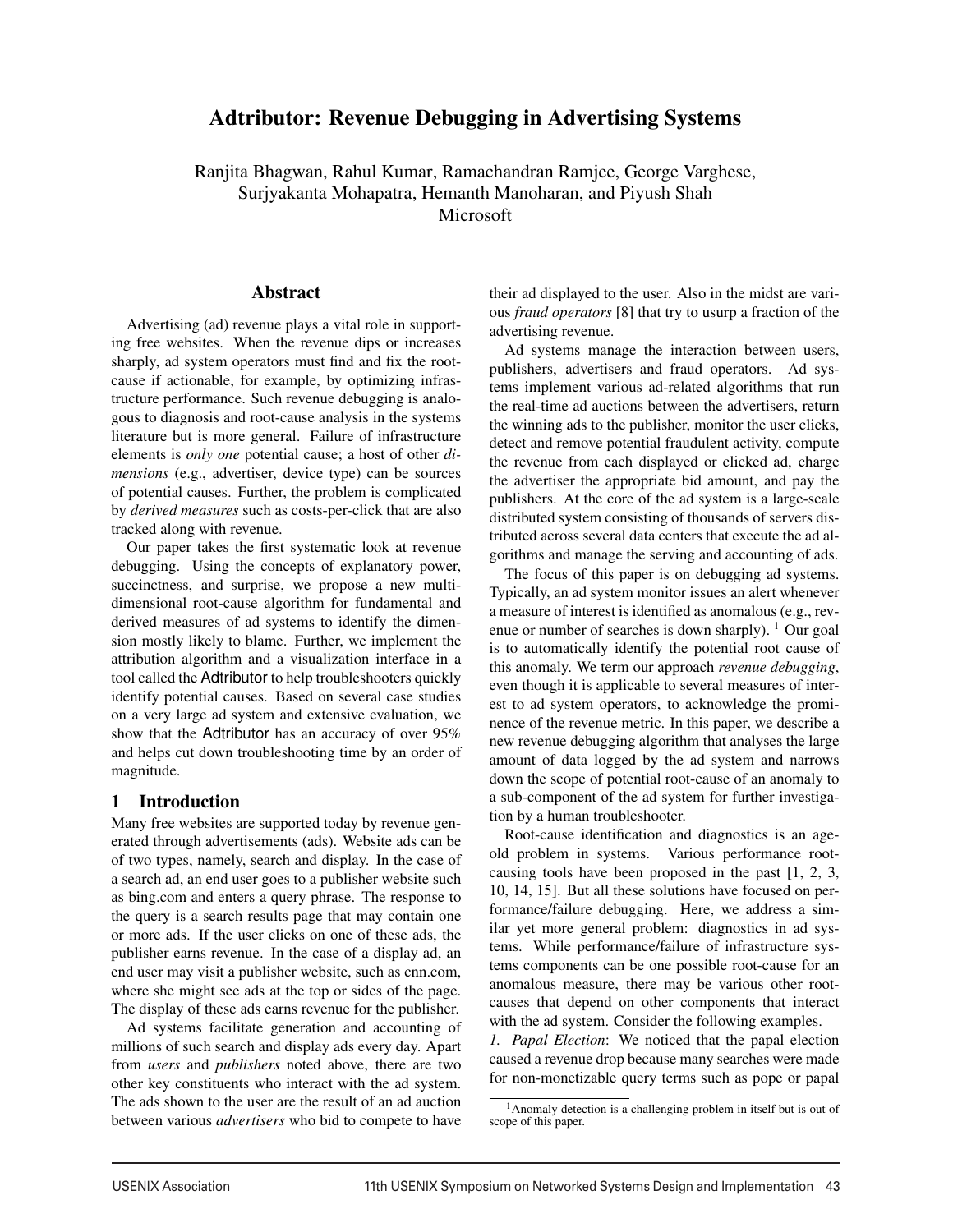election, that advertisers typically do not bid for. The total number of ads shown dropped which resulted in an anomalous revenue drop. While identifying the rootcause as the papal election is not actionable, root-cause identification is still important as it eliminates an actionable root-cause such as the example below.

*2. Browser Ad Failure:* We found a revenue drop was caused by a manual error in updating a configuration file that had the side-effect of not showing ads on certain browser versions. In this case, quick identification helped rectify the configuration error, thereby restoring advertising revenue. A more extensive set of examples is depicted in Table 1 and discussed in Section 2.1.

The first challenge in ad systems debugging is sheer scale. There are hundreds of millions of searches and clicks every day; performing diagnostics at the level of a search or a click is not scalable (imagine running Magpie [3] or tracking a string of system calls through hundreds of system components for every click). Thus, for scalability reasons, ad system debugging operates over aggregates of various *measures*. These measures are typically counters aggregated over certain time intervals (e.g., revenue generated over the last 1 hour). Root-cause identification can only be triggered by anomalous behavior of these aggregate counters.

A second distinguishing characteristic of ad systems as compared to typical systems trouble shooting is the existence of multiple *dimensions*, and the need to first isolate the dimension that explains the anomaly. Measures such as revenue can be broken down or projected along different dimensions such as advertiser, browser, or data center. For instance, in Example 2, if revenue were projected along the browser dimension, one could observe that some browser versions were not generating their "typical" share of revenue. However, if the same revenue were sliced by the advertiser dimension, perhaps the distribution of revenue would not have changed significantly.

Typical systems root-causing algorithms such as SCORE [11] use succinctness (Occam's razor) and explanatory power (does the root-cause explain the change?) as their main parameters for optimization and do not have to account for multiple dimensions. To isolate anomalous dimensions, we introduce the notion of *surprise*, captured by quantifying the change in distribution of measure values across each dimension. For instance, in Example 2, change in distribution of revenue along the browser dimension is more surprising than the change in distribution of revenue along the advertiser dimension. Thus, *our first contribution in the paper is the root-causing algorithm described in Section 3* that uses surprise in addition to succinctness and explanatory power to identify root-causes in ad systems.

A third unique characteristic of ad systems is the

prevalence of derived measures. Consider two fundamental measures: revenue per hour and number of clicks per hour. From these two measures, one can define a derived measure called cost-per-click that is simply revenue divided by number of clicks. Ad system operators monitor and track many such derived measures that are functions of various fundamental measures (see Figure 1). For example, the change in number of clicks and change in revenue may be small by themselves and not anomalous (e.g., less than 10%). However, *correlated* changes (e.g., revenue drops and simultaneously clicks increase, each by say 10%), are anomalous and is captured by the derived cost-per-click measure (20% change). As we discuss in Section 4, attributing a root-cause to derived measures is challenging. To address this, *we propose a novel partial-derivative inspired attribution solution for derived measures, our second contribution of the paper.*

The outcome of our root-cause identification algorithm is a set of candidates that potentially explain an anomaly. However, this is only the first step in the diagnosis process where a troubleshooter may, if appropriate, take actions to fix the issue. To help the troubleshooter quickly identify potential root-cause candidates, *we have implemented our root-cause identification algorithm and a graphical visualizer in a tool called the Adtributor, our third contribution of the paper*. Through experiences from a pilot deployment in a production system, we have refined the visualization interface and data representation techniques in Adtributor to further reduce turnaround time for troubleshooters.

Finally, we perform extensive evaluation of our rootcausing algorithm. First, we tabulate and discuss a representative set of case studies that highlight the value of our root-causing tool. Second, we evaluate our algorithm on 128 anomaly alerts over 2 weeks of real ad system data and find that our algorithm achieves an accuracy of over 95%. In fact, Adtributor even found root-causes for a few anomalies that were missed by the manual troubleshooters. Further, the tool also speeds up the troubleshooting process by an order of magnitude.

## 2 Problem Statement

In this section, after providing a system overview, we show examples of real problems and their root-causes. Next, we state the problem more precisely and motivate our solution.

# 2.1 System Overview

Figure 1 shows a simplified representation of an ad system, and the entities such as users, fraud operators, publishers and advertisers that directly interact with the ad system. The ad system itself has various subcomponents, some of which we show.

While the logging infrastructure does track each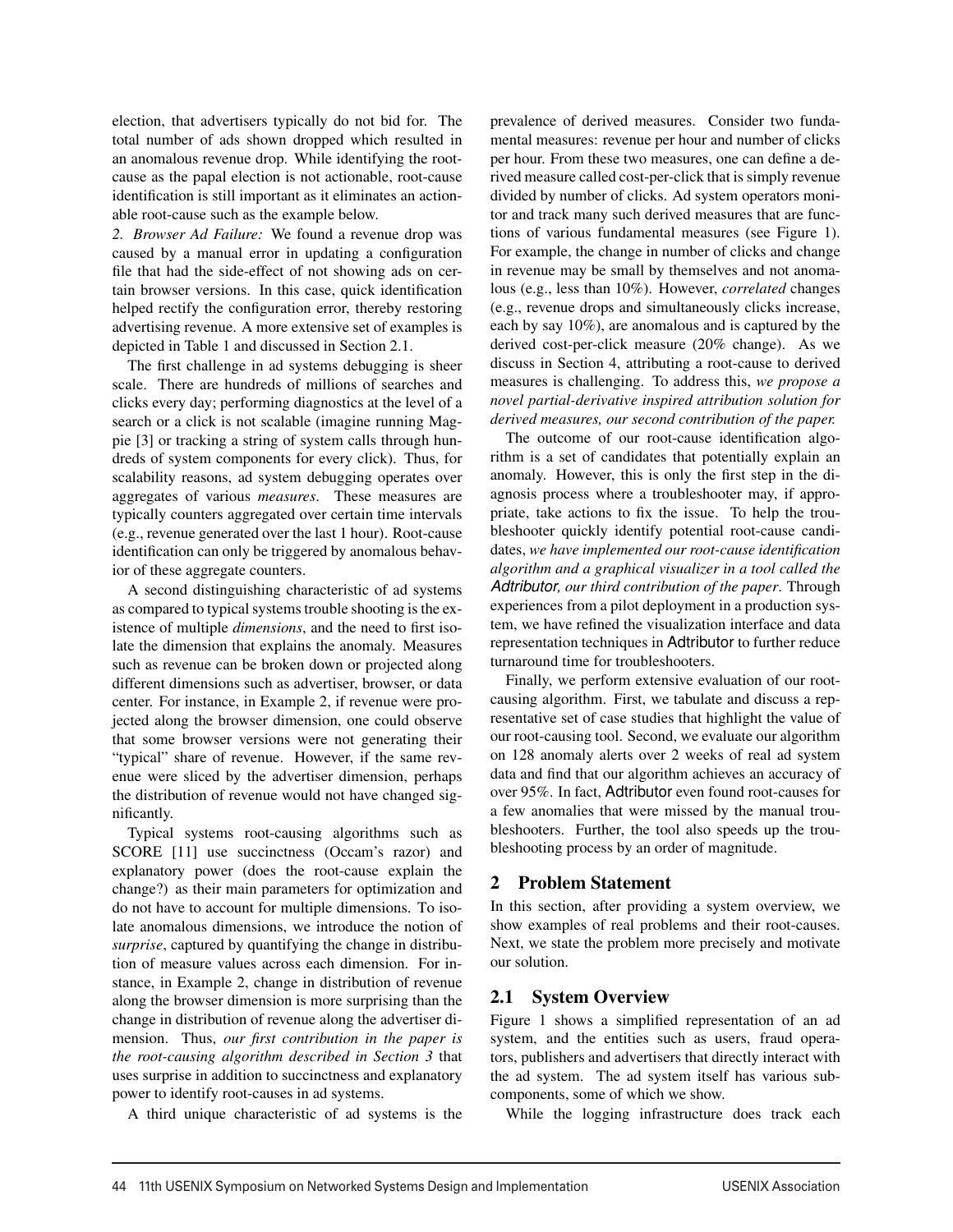

Figure 1: A simplified representation of an ad system, and the measures it monitors.

search request or ad-click, the sheer scale makes it hard to track down a problem at the individual request level. Instead, the system monitors a set of *aggregate measures*, as shown in Figure 1. From the raw logs, it first calculates, for each time interval, total searches received, total ads shown, total ad-clicks received, and total revenue from these clicks. These measures are all additive, and can be sliced along different dimensions. For instance, the total revenue is the sum of the revenue made from each advertiser using the system. The total revenue is also the sum of revenue received from different geographical regions where the ad system is active. We term such additive measures *fundamental measures*.

Additionally, the system also monitors a set of non-additive *derived measures*, which are functions of fundamental measures, such as ads-per-search (ads/searches), clicks-per-ad (clicks/ads), cost-perclick (revenue/clicks), and revenue-per-search (revenue/searches).

An anomalous rise or drop in any of these measures is an indication of a problem. Therefore, a diagnostic engine needs to first detect an anomaly, and then perform root-cause analysis. In this paper, we focus on the latter aspect of root-causing, while relying on well-known ARMA model-based methods [4] for anomaly detection. The anomaly detector generates a model-based prediction of measure values based on 8 weeks of historical data, taking into account normal time-of-day and day-ofweek fluctuations. It then compares the actual value with the forecasted value – when the actual value of a measure is significantly different from the forecasted value, it generates an anomaly alert. The threshold difference above which we generate an alert is measured in terms of a percentage deviation from the expected value. In the current system, troubleshooters manually set this value based on experience. For each alert, our objective is to attribute the anomaly in a measure to a *dimension* and its corresponding *elements*. We define these terms next.

**Dimension:** A dimension is an axis along which a measure can be projected. For instance, we can project revenue along the axis of advertisers, and determine how much revenue comes in from each advertiser. The dimension in this case is "Advertiser". Derived measures can be similarly projected across dimensions. Some other dimensions are "Publisher", "Data Center", and "User Location". Typically, an ad system deals with dozens of such dimensions. Note that a dollar of revenue could be added to Advertiser 1 in one dimension, and Publisher 3 in a second dimension.

Element: Every dimension has a domain of values called elements. For instance, the "Advertiser" domain can have the following elements: {*Geico, Microsoft, Toyota, Frito-Lay, ...*}. The Publisher dimension may have elements: {*Bing, Amazon, NetFlix, ...*}.

Table 1 provides a number of problem examples we encountered, both actionable and not actionable, that need to be detected and root-caused to the appropriate dimensions and elements. Column 1 shows that problems can happen at various levels. Column 3 shows the anomalous measure. Column 4 shows the output of the root-cause analysis, the focus of this paper.

Note that Column 4 is only the first step towards rootcausing, but it is essential as it gives the troubleshooter the best indication of where the problem actually lies. Other post-processing techniques (correlation engines, NLP techniques, manual investigation) use the output of the multi-dimensional analysis to perform a deeper dive into the issue to arrive at the final root-cause, shown in Column 5, but this aspect of root-causing is outside the scope of this paper. For instance, in row 9, while the multi-dimensional analysis did narrow down the problem to a few query strings, an administrator had to semantically interpret the strings to determine that the papal election was the cause.

# 2.2 Problem Definition and Scope

The multi-dimensional analysis problem of revenue debugging is to find the dimension and its elements that best explain an anomalous rise or fall in a measure. In this context, we need to define what constitutes the "best explanation" for an anomaly.

Consider the following example. The revenue of an ad system was forecasted to be \$100 at a given time. In real-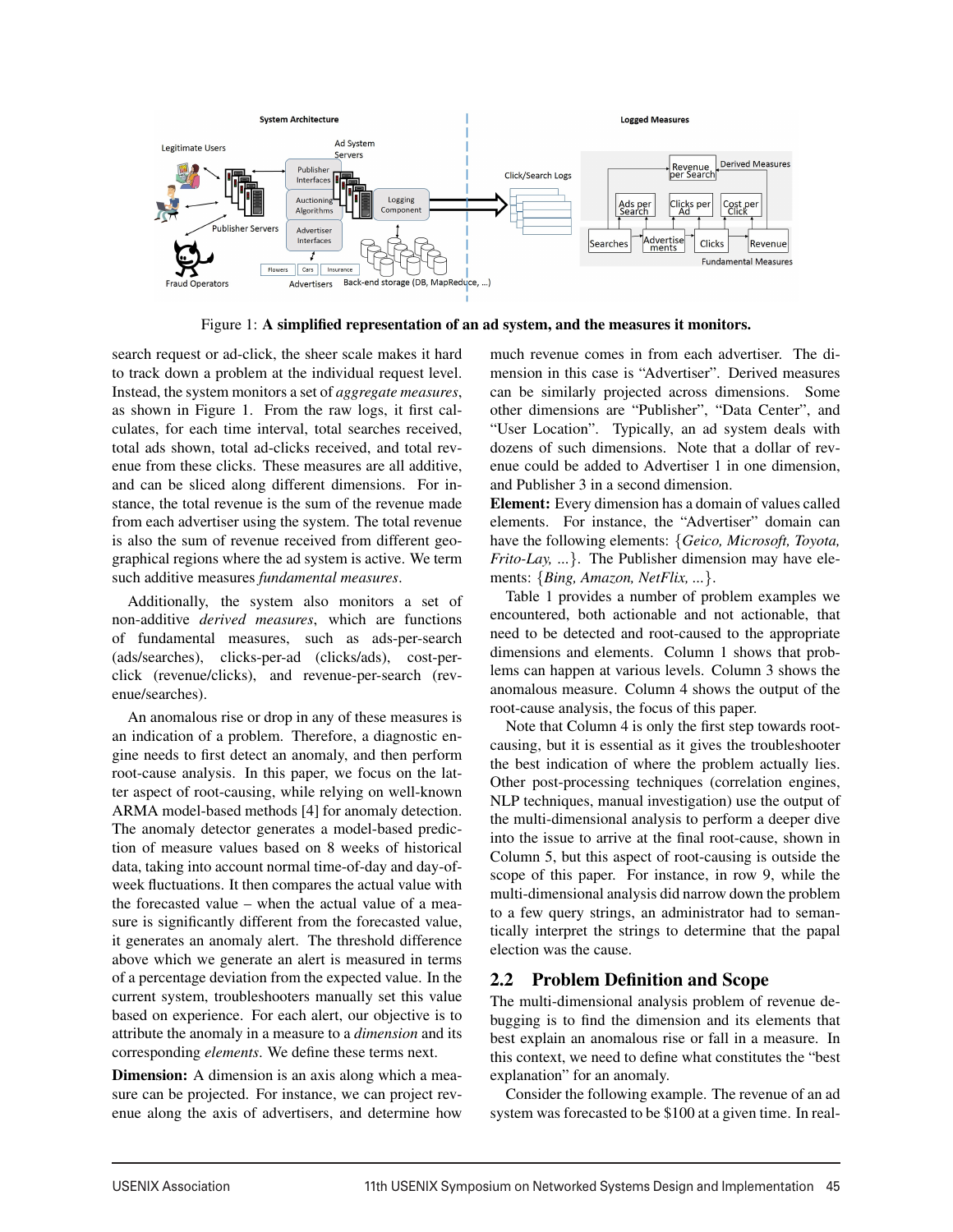| Category                             | No.               | Symptom                                     | Faulty<br>$Di-$<br>and<br>mension<br>Elements                                                                                                                                                      | <b>Final Root-Cause</b>                                                                                                                                                                                                  |
|--------------------------------------|-------------------|---------------------------------------------|----------------------------------------------------------------------------------------------------------------------------------------------------------------------------------------------------|--------------------------------------------------------------------------------------------------------------------------------------------------------------------------------------------------------------------------|
| Infrastructure                       | 1.                | Ads shown dropped                           | Center:<br>Data<br>DC1                                                                                                                                                                             | Deployment of certain updates to data center DC1 failed.                                                                                                                                                                 |
|                                      | 2.                | Revenue dropped                             | Log Server: L10,<br>L11, L12                                                                                                                                                                       | Bug caused abnormally large logs on these logging servers, and they went<br>out of storage.                                                                                                                              |
| Revenue increased<br>3.<br>Ad System |                   | Bucket: B1, B2                              | Buckets are A/B tests that are run on disjoint subsets of traffic to test new<br>algorithms. Buckets B1 and B2 were using a different algorithm that in-<br>creased the number of ads they showed. |                                                                                                                                                                                                                          |
|                                      | 4.                | Ads, revenue dropped                        | Browser: WB1                                                                                                                                                                                       | Configuration file error caused no ads to be shown to users who used web<br>browser WB1. See Section 6.                                                                                                                  |
| Advertiser                           | 5.                | Cost-per-click,<br>$rev-$<br>enue increased | Advertiser:<br>AI.<br>$A2, \ldots, An$                                                                                                                                                             | These advertisers were all retail companies who increased their budgets<br>during the holiday shopping season. This caused auction prices to go up,<br>thereby increasing cost-per-click and revenue. See Section 6.     |
|                                      | 6.                | Cost-per-click<br>dropped                   | Advertiser: Ax                                                                                                                                                                                     | A large advertiser Ax reduced their marketing budget drastically. This<br>caused an overall drop in revenue, and clicks on ads from this advertiser.<br>This made the cost-per-click drop anomalously.                   |
| Publisher                            | 7.                | Clicks-per-ad<br>in-<br>creased             | Publisher: P1                                                                                                                                                                                      | One publisher launched a new UI with more ads shown on the top of the<br>page than on the side. Users tend to click more on ads at the top of the<br>page, and so this publisher reported more ad-clicks. See Section 6. |
|                                      | 8.                | Revenue dropped                             | Publisher: P2, P3                                                                                                                                                                                  | Publishers P2 and P3 started blocking ads returned by the ad system to<br>make for a cleaner UI. Their revenue dropped.                                                                                                  |
| User                                 | 9.                | Ads-per-search<br>dropped                   | string:<br>Query<br>"pope",<br>"papal<br>election"                                                                                                                                                 | During the papal election, users searched for "Pope", "Papal election", etc.<br>which are non-monetizable searches. These searches showed no ads, con-<br>sequently the derived measure ads-per-search dropped.          |
|                                      | 10.               | Revenue dropped                             | Location:<br>User<br>New Orleans                                                                                                                                                                   | A hurricane in New Orleans caused fewer searches from the affected geo-<br>graphical areas.                                                                                                                              |
| Fraud                                | $\overline{11}$ . | Searches increased                          | <b>User-agent String</b>                                                                                                                                                                           | A large number of searches used an identical user-agent string. This was<br>traced to a bot that was spoofing search requests and blindly replicating the<br>user-agent string. See Section 6.                           |

Table 1: Some example issues that cause anomalies in advertising system measures.

|           |            |         |        | Device | Forecasted | Actual  | Diff-  |                     |            |         |        |
|-----------|------------|---------|--------|--------|------------|---------|--------|---------------------|------------|---------|--------|
| Data      | Forecasted | Actual  | Diff-  | Type   | Revenue    | Revenue | erence | Device              | Forecasted | Actual  | Diff-  |
|           |            |         |        |        |            |         |        | Type                | Revenue    | Revenue | erence |
| Center    | Revenue    | Revenue | erence | Αl     | \$50       | \$24    | \$26   | $\overline{D}$<br>U | \$50       | \$49    | ФI     |
| $\Lambda$ | \$94       | \$47    | \$47   | A2     | \$20       | \$21    | $-21$  |                     |            |         |        |
|           | 20         |         |        |        | \$20       |         |        | Mobile              | \$25       |         | \$24   |
|           |            | აა      | აა     | A3     |            | 54      | 210    | Tablet              | \$25       | \$0     | \$25   |
| Total     | \$100      | \$50    | \$50   | A4     | \$10       | JЬ      | \$9    |                     |            |         |        |
|           |            |         |        | Total  | \$100      | \$50    | \$50   | Total               | \$100      | \$50    | \$50   |
|           |            |         |        |        |            |         |        |                     |            |         |        |

Table 2: Revenue by Data Center

Table 3: Revenue by Advertiser

4

Table 4: Revenue by Device Type

ity, the actual revenue was only \$50. An alert is triggered on the revenue measure, which brings a troubleshooters attention to the problem.

To find the root-cause when such problems occur, the ad system continuously tracks the revenue generated across a host of dimensions. For this scenario, consider three such dimensions: Data center (DC), Advertiser (AD), and Device type (DT). Tables 2, 3, 4 show the projection of revenue values along these dimensions, and the values attributed to the individual elements.

We now explain the semantics of these attributions. When the ad system receives a search query, it routes the query to a data center that in turn serves a number of ads in response. The revenue attributed to a data center is the total revenue received from clicks on ads that this data center serves. Each ad has an associated advertiser. When a user clicks an ad, the system charges the advertiser a pre-determined sum of money. The revenue attributed to the advertiser is the total cost of all such clicks made on the advertiser's ads. Users make search queries using a host of devices, which could be phones,

tablets, or PCs. The revenue attributed to a device type is the sum total of all revenue that the ad system obtains from ad-clicks from that specific device-type.

The question that we seek to answer is: how do we pinpoint the revenue drop to the right dimensions and their elements? We restate the problem as follows:

"Find a Boolean expression, in terms of dimensions and their elements, such that the revenue drop attributed to the expression best explains the total drop in revenue."

While we examine how to determine "best" shortly, consider the following expressions that could explain the \$50 revenue drop:

$$
Revenue\_Drop(DC == X) = $47
$$
 (1)  
\n
$$
Revenue\_Drop(AD == A1 \lor AD == A3 \lor AD == A4) = $51
$$
 (2)  
\n
$$
Revenue\_Drop(DT == Mobile \lor DT == Tablet) = $49
$$

For example, equation 2 states that the sum of the differences between the forecasted and actual revenues for rows 1, 3, and 4 of the advertiser table is \$51, which is very close to the total revenue drop of \$50.

In general, such expressions could include multiple

(3)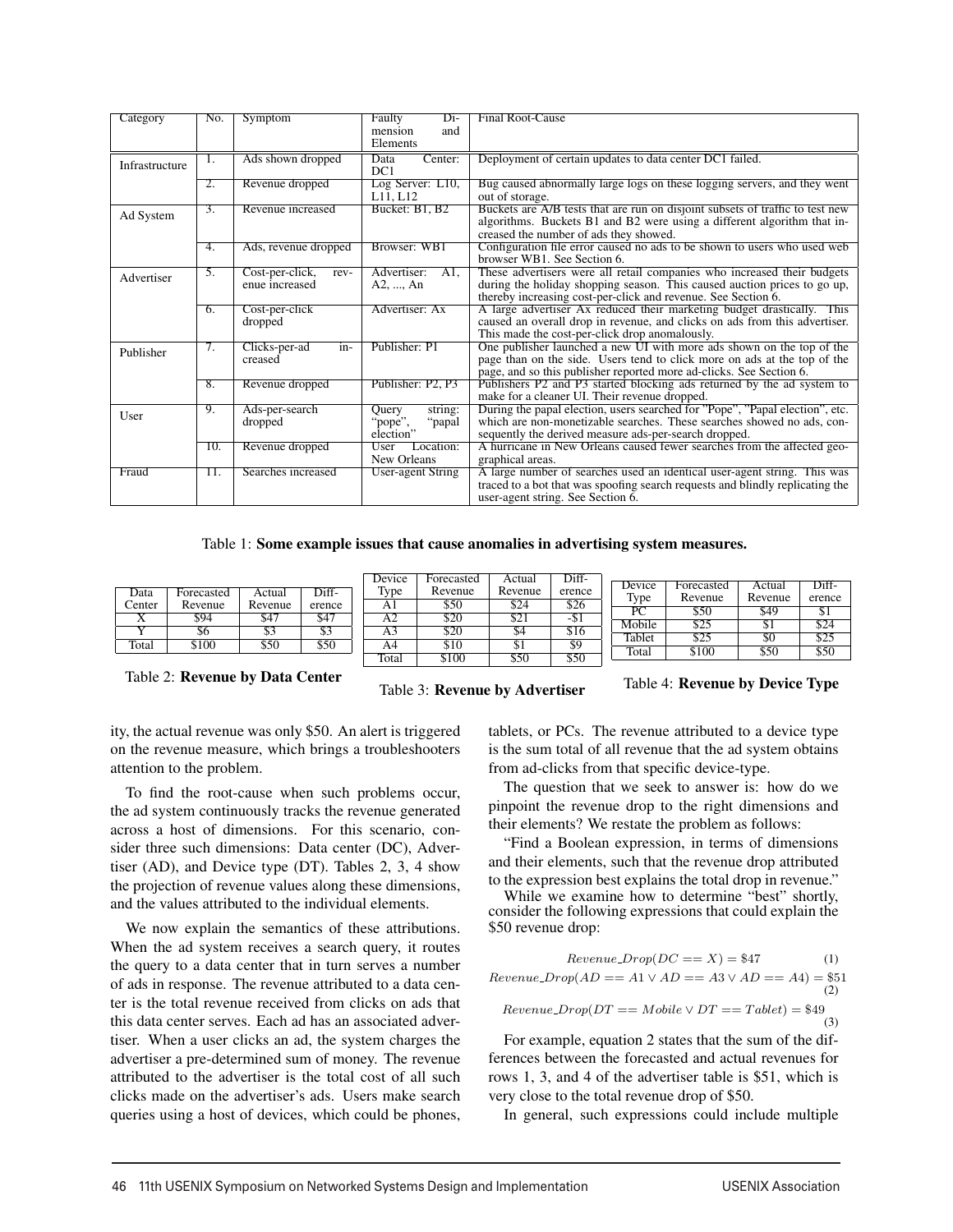dimensions such as  $Revenue\_Drop$  ( $DT = PC \wedge$  $DC == X$ ) which refers to a revenue drop across PC users served ads from data center X. Based on about one year of monitoring alerts in ad systems we have observed, through manual study as well as through using an attribution algorithm that blames anomalies on multiple dimensions, that such cases where multiple dimensions contribute together to a root-cause are very rare. Therefore, for simplicity of exposition, in this paper, we limit our discussions to finding a Boolean expression that involves a single dimension and a set of its elements that explains the anomalous change.

To understand what constitutes the *"best"* dimension and a set of its elements, we studied several criteria. Consider the following strawman approach that motivates our final problem statement.

*Strawman: Find the dimension and a set of its elements whose revenue drop is at least a threshold fraction,*  $T_{EP}$ , *of the total revenue drop, and is most succinct.*

We quantify the *explanatory power* (EP) of a set of elements as the fraction of the measure change that it explains. We quantify *succinctness* (P) of a set of elements as the total number of elements in the expression. Therefore, the strawman will find the expression that has explanatory power of at least  $T_{EP}$ , and uses the smallest number of elements.

Occam's razor suggests that the most succinct set, as long as it explains the drop within a certain margin of error  $(T_{EP})$ , is the best explanation. By this argument, if  $T_{EP}$  is set to 0.9, the best dimension and set of elements among the three equations is in Equation 1, since the data center X alone can explain 94% of the total drop.

This approach, however, has deficiencies for rootcausing in the presence of multiple dimensions. Though data center X's revenue drop is a high 94% of the total revenue drop, notice that both the forecasted and actual revenue are equally spread between the two data centers X and Y. Data center X provided 94% of the forecasted revenue (\$94 out of \$100), and actual revenue (\$47 out of \$50). Data center Y contributed 6% across both values. By comparison, in the device type dimension, device type *PC* contributed 50% of forecasted revenue (\$50 out of \$100), but 98% of actual revenue (\$49 out of \$50). The contributions of *Mobile* and *Tablet* device types also varies widely from 25% of forecasted revenue to 0% of actual revenue. The contributions vary along the advertiser dimensions as well, but not as much as they do along the device type dimension.

This large change in the contributions between forecasted and actual revenue from the different elements of the device type dimension is, in general, *surprising and unexpected*. Consequently, we propose that surprise is a better indication of a problem than if we only used succinctness and explanatory power of an expression. Say the root-cause of this revenue drop was due to a configuration file error which caused no ads to be shown on mobiles and tablets. While data center X would still show a huge drop in revenue because it provides 94% of all ads shown across devices, the actual root-cause is better explained by the device type dimension, and the elements *Mobile* and *Tablet*. In other words, the expression in Equation 3 is the best one, even though it is not the most succinct.

To capture this observation, our approach includes a notion of "surprise" (S) associated with an expression (Section 3 has the precise definition). Therefore, generalizing to any measure, our final revenue debugging problem statement can be captured in three steps:

- For a dimension, find all sets of elements that explain at least a threshold fraction,  $T_{EP}$ , of the change in the measure (have high explanatory power).
- Among all such sets for each dimension, find the sets that are *most succinct* in that dimension.
- Across all such sets for all dimensions, find the one set that is the *most surprising* in terms of changes in contribution.

Again, for the mock example, with  $T_{EP} = 0.9$ , the first step will narrow down the sets to  ${X}$  for Data Center, {A1, A3, A4} for Advertiser, and {Mobile, Tablet} and {PC, Mobile, Tablet} for Device Type. Step 2 will narrow down the sets for each dimension to  ${X}$ ,  ${A1, A3}$ , A4}, and {Mobile, Tablet}. Step 3 will then use the surprise metric to pick the Device Type dimension and its set {Mobile, Tablet} as the best explanation of the drop.

Our algorithm use a *per-element* threshold of the change in the measure,  $T_{EEP}$ , to add to the idea of succinctness. Not only do we want the smallest set of elements, we also want only those elements that contribute *at least* a fraction of  $T_{EEP}$  to the anomaly.

We show in Section 3.4 that solving this problem can take exponential time (in number of elements) in the worst case. Therefore, we use a greedy approach that solves this problem approximately.

## 3 Root-Cause Identification Algorithm

We start with some notation and use it to formally define explanatory power and surprise. We then describe the root-cause identification algorithm. While the algorithm remains the same for fundamental and derived measures, the way explanatory power and surprise are computed for derived measures is more complex and is discussed separately in Section 4.

#### 3.1 Notation

5

The list of important terms used in this section and their notation are summarized in Table 5. Let the set of measures (e.g., revenue, number of searches)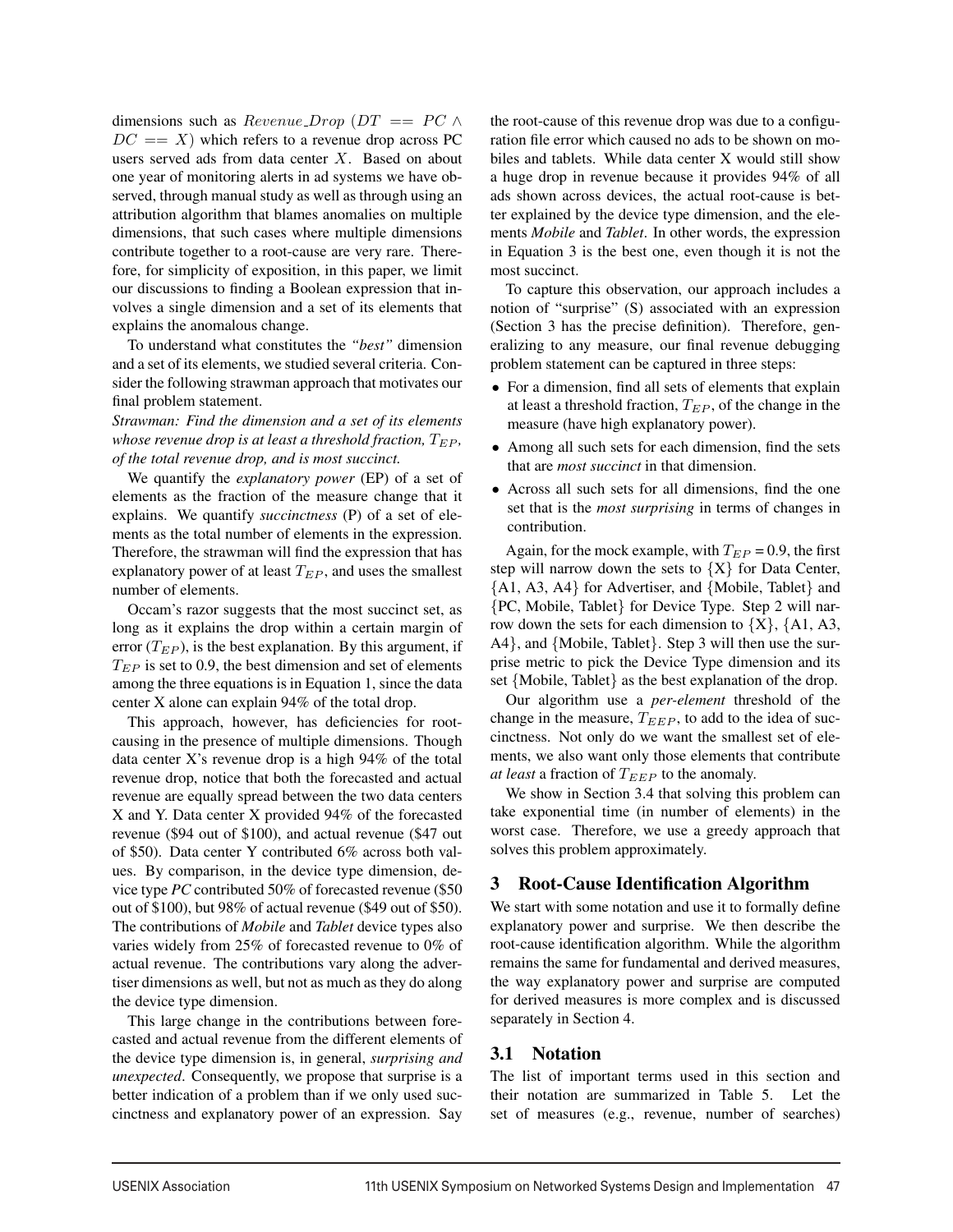| Term                                                           | <b>Notation</b>                         | <b>Example</b>                                                 |  |
|----------------------------------------------------------------|-----------------------------------------|----------------------------------------------------------------|--|
| <b>Dimensions</b>                                              | $D = \{D_1, D_2, , D_n\}$               | {Advertiser,Data center,}                                      |  |
| Cardinality of Dimension $D_i$                                 |                                         | 1000's for advertiser. 10's for Data center                    |  |
| Elements of Dimension $D_i$                                    | $E_i = \{E_{i1}, E_{i2}, , E_{iC_i}\}\$ | {Flower123,} for Advertisers                                   |  |
| <b>Measures</b>                                                | $M = \{m_1, m_2, , m_k\}$               | {Revenue, Number of Searches,}                                 |  |
| Forecasted and Actual Values of measure m for element $E_{ij}$ | $F_{ij}(m), A_{ij}(m)$                  | Revenue for Flowers 123: forecast = $$100$ , actual = $$90$    |  |
| Overall forecasted and actual values of measure $m$            | $F(m)$ , $A(m)$                         | Total revenue: forecast = $$1,000,000$ and actual = $$900,000$ |  |

#### Table 5: Notation

be denoted as  $M = \{m_1, m_2, ..., m_k\}$  and let the set of dimensions (e.g., advertisers, data centers) be  $D = \{D_1, D_2, ..., D_n\}$ . Further, let the set of elements of a given dimension  $D_i$  be denoted as  $E_i$  =  ${E_{i1}, E_{i2}, ..., E_{iC_i}}$  where  $C_i$  is the cardinality of dimension *i*. For example,  $E_{21}$  may be "Flowers123", an element of the advertiser dimension.

For each of the measures  $m \in M$  of interest (including the fundamental and derived measures) and for each of the elements  $E_{ij}$ , we have access to the predicted or forecasted values,  $F_{ij}$ , as well as the actual observed values,  $A_{ij}$ . Note that, as discussed earlier, these values are aggregates corresponding to some time interval of interest (e.g., \$100 revenue forecast, \$90 revenue actual for element Flower123, dimension advertiser).

For fundamental measures such as revenue or number of searches, both the overall forecasted value for the measure,  $F(m)$ , as well as the overall actual value,  $A(m)$ , remain identical across all the dimensions (e.g., \$100 forecasted and \$50 actual revenue in the example in the previous section). For fundamental measures, the overall measure is simply the summation of value of the measures of the elements of the respective dimensions, but the same is not true for derived measures as they are not additive (Section 4).

Thus, given  $F(m)$  and  $A(m)$ , the algorithm needs to output a potential root cause to explain the difference between the two. For this, it uses explanatory power and surprise, defined next.

#### 3.2 Explanatory power

Explanatory power of an element can be defined as the percentage of change in the overall value of the measure that is explained by change in the given element's value. For fundamental measures, the explanatory power of an element  $j$  in dimension  $i$  is simply

$$
EP_{ij} = (A_{ij}(m) - F_{ij})/(A(m) - F(m)) \tag{4}
$$

For example, the total number of searches at a given hour deviates from a forecasted value of 1 million to 0.8 million, and the number of searches at the same hour at a particular data center, DC1, differs from its forecasted value of 0.5 million to 0.4 million, the explanatory power for element DC1 is  $(0.4-0.5)/(0.8-1) = 50\%$ .

Note that, explanatory power for an element can be more than 100% or even negative, if the change in ele-

ment is in opposite direction to overall change. However, the sum of explanatory powers of all elements of any dimension should sum up to 100%. Thus, explanatory power fully explains the change in the overall measure.

#### 3.3 Surprise

As discussed in the example in Section 2, a dimension that has large change in its distribution (e.g., Device Type) is more likely to be a root-cause than the dimension that does not exhibit such a change (e.g., Data Center). We now formally define a measure of surprise to capture this notion.

For each element  $E_{ij}$ , let  $p_{ij}(m)$  be the forecasted or prior probability value given by

$$
p_{ij}(m) = F_{ij}(m)/F(m), \forall E_{ij}
$$
 (5)

Given a new anomalous observation, let  $q_{ij}(m)$  be the actual or posterior probability value

$$
q_{ij}(m) = A_{ij}(m)/A(m), \forall E_{ij}
$$
 (6)

Intuitively, the new observations for a given dimension are surprising if the posterior probability distribution is significantly different from the prior probability distribution. This difference between two probability distributions P and Q can be captured by the relative entropy or Kullback-Leibler (KL) divergence [12]. However, the use of KL divergence in our context has two issues. First, KL divergence is not symmetric. Second, KL divergence is only defined if, for all i,  $q_i = 0$  only if  $p_i = 0$ , which does not hold in our setting (e.g., advertiser pauses his campaign).

Thus, instead of KL Divergence, we use a related measure called the Jensen-Shannon (JS) divergence [12] for computing surprise, defined as

$$
D_{JS}(P,Q) = 0.5(\Sigma_i p_i \log \frac{2p_i}{p_i + q_i} + \Sigma_i q_i \log \frac{2q_i}{p_i + q_i})
$$

Observe that  $D_{JS}(P,Q)$  is symmetric and is finite even when  $q_i = 0$  and/or  $p_i = 0$ . Further,  $0 \leq$  $D_{JS}(P,Q) \leq 1$ , where 0 denotes no change in distribution between P and Q, with higher values denoting greater differences.

Thus, to compute surprise  $S_{ij}$  for element  $E_{ij}$ , we use  $p = p_{ij}(m)$  and  $q = q_{ij}(m)$  to compute

$$
S_{ij}(m) = 0.5 (p \log(\frac{2p}{p+q}) + q \log(\frac{2q}{p+q})) (7)
$$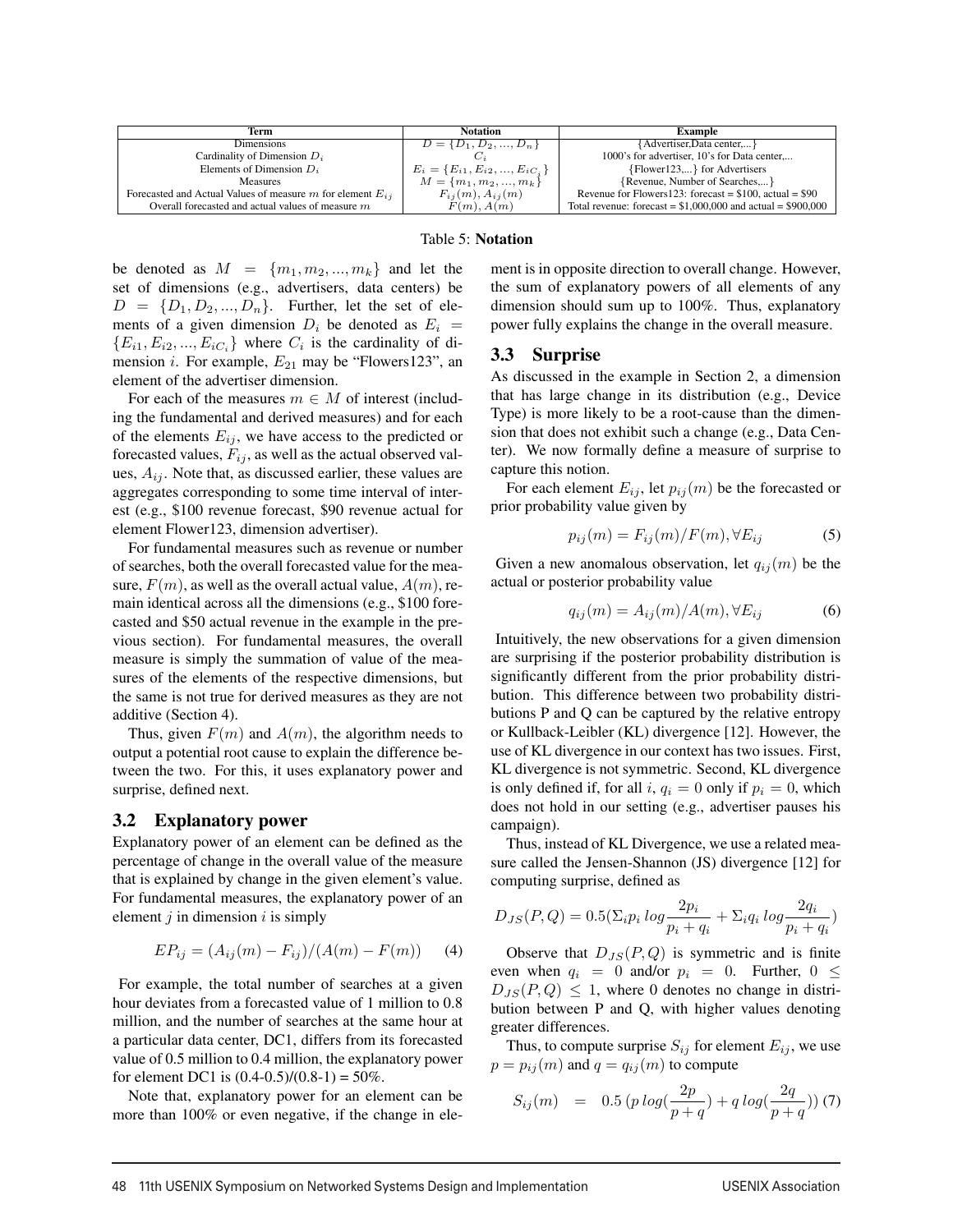# 3.4 Algorithm

1 Foreach  $m \in M$  // Compute surprise for all measures<br>
Foreach  $E_{ij}$  // all elements, all dimensions<br>  $p = F_{ij}(m)/F(m)$  // Equation 5 Foreach  $E_{ij}$  // all elements, all dimensions 3<br>  $p = F_{ij}(m)/F(m)$  // Equation 5<br>  $q = A_{ij}(m)/A(m)$  // Equation 6 4  $q = A_{ij}(m)/A(m)$  // Equation 6<br>5  $S_{ij}(m) = D_{JS}(p,q)$  // Equation 5<br>  $S_{ij}(m) = D_{JS}(p, q)$  // Equation 7<br>
6 ExplanatorySet = {} 6 ExplanatorySet = {}<br>7 Foreach  $i \in D$  $7 \n\begin{array}{l}\n7 \ \text{For each } i \in D \\
8 \ \text{SortedE} =\n\end{array}$ 8 SortedE =  $E_i$ .SortDescend( $S_{ij}(m)$ ) //Surprise<br>9 Candidate = {}. Explains = 0. Surprise = 0 9 Candidate = {}, Explains = 0, Surprise = 0<br>10 Foreach  $E_{ij} \in SortedE$ 10 Foreach  $E_{ij} \in SortedE$ <br>11 EP =  $(A_{ij}(m) - F_{ij})$ 11 EP =  $(A_{ij}(m) - F_{ij}(m))/(A(m) - F(m))$ <br>
12 if (EP >  $T_{EEP}$ ) // Occam's razor if  $(EP > T_{EEP})$  // Occam's razor 13 Candidate.Add +=  $E_{ij}$ <br>14 Surprise +=  $S_{ij}(m)$ Surprise +=  $S_{ij}(m)$  $15$  Explains  $+=$  EP16 if (Explains  $>T_{EP}$ ) // explanatory power 17 Candidate.Surprise = Surprise 18 ExplanatorySet += Candidate<br>19 break break 20 //Sort Explanatoryset by Candidate.Surprise 21 Final = ExplanatorySet.SortDescend(Surprise) 22 Return Final.Take $(3)$  // Top 3 most surprising

#### Figure 2: Root-Cause Identification Algorithm

The root-cause identification algorithm seeks to solve the optimization problem specified in Section 2 using the above definitions of explanatory power and surprise.

Note that, obtaining the optimal solution to the problem in the worst case will take exponential time. This can be shown through a simple example: consider a set of size  $n$  where each element has an identical explanatory power and we require  $n/2$  elements of the set to explain  $T_{EP}$ . In this case, every possible subset of cardinality  $n/2$  is of minimum size possible (succinct) and has explanatory power of  $T_{EP}$ . Thus, we have to compare the surprise values of all these subsets (whose count is exponential in  $n)$  in order to find the subset that has the maximum surprise, the optimal solution.

Instead of enumerating various minimum cardinality subsets that have explanatory power of at least  $T_{EP}$ , our algorithm (Figure 2) uses the following greedy heuristic. In each dimension, after computing the surprise for all elements (lines 1–5), it first sorts the elements in descending order of surprise (line 8). It then adds each element to a candidate set as long as the element explains at least  $T_{EEP}$  of the total anomalous change by itself (lines 12–15). The parameter  $T_{EEP}$  helps control the cardinality of the set *(Occam's razor)*. For example, if  $T_{EEP}$  is 10% and  $T_{EP}$  is 67%, we can have at most 7 elements that explain anomalous change. Further, by examining elements in descending order of surprise, we greedily seek to maximize the surprise of the candidate set. The algorithm adds at most one candidate set per dimension (lines 16–19), as long as the set is able to explain a majority  $(T_{EP})$  of the anomalous change *(explanatory power)*. Finally, the algorithm sorts the various candidate sets by their surprise value and returns the *top three most surprising* candidate sets as potential root-cause candidates (lines 21–22).

# 4 Derived Measures

Derived measures are functions of fundamental measures that are tracked by troubleshooters since they reveal more information than if one simply tracked the fundamental measures. In this section, we discuss how we compute explanatory power and surprise for derived measures.

# 4.1 Explanatory Power

While attributing contribution of an individual element to the overall value of a derived measure is important for root-cause identification, this is not as straightforward as computing the same for fundamental measures. In this section, we first start with a illustrative example that helps define explanatory power for derived measures and then present our solution to the derived measure attribution problem.

Example. Consider the hypothetical example in Tables 6 and 7 that shows revenue and number of clicks, respectively, for four different advertisers during an anomalous period. For these two fundamental measures, attribution of the overall change to each of the advertisers is simple using the explanatory power (equation 4) and is shown in the column labelled EP. Thus, for the revenue drop, one can attribute it to advertiser A1 (400%) while for the increase in clicks, one can attribute it to advertiser A2 (200%).

Let us assume that an anomaly is thrown on a measure if it differs from its expected value by at least 20%. Note that the overall revenue has gone down by 10% while the number of clicks is up 16%, neither of which exceeds the anomalous threshold. The corresponding cost-per-click values are shown in Table 8 and using the same 20% threshold, the overall cost-per-click (22.5% decrease) can be labelled anomalous Thus, one can see that derived measures can be useful in surfacing anomalies that are not surfaced by just examining fundamental measures. We confirm this quantitatively in Section 6.

The derived measure attribution problem is the following: how does one attribute the *drop* in overall cost-perclick from 0.2 (expected) to 0.155 (actual) to each of the advertisers? If one examines the individual cost-perclicks of the advertisers in Table 8, we see that cost-perclick for advertisers A1, A2, A4, are *unchanged* while the cost-per-click for advertiser A3 has *increased*. Thus,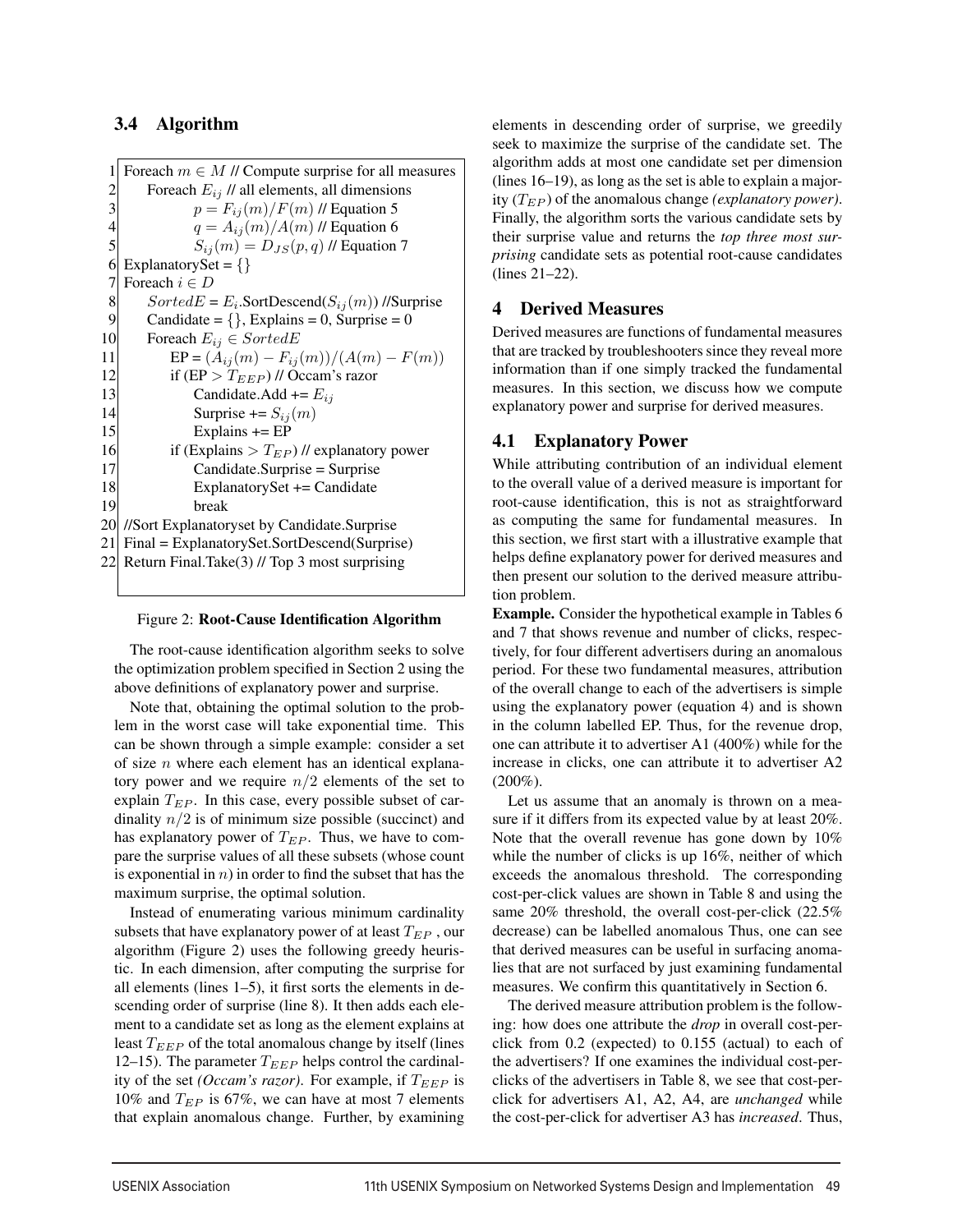| Adver-  | Forecasted | Actual         |        |
|---------|------------|----------------|--------|
| tiser   | Revenue    | Revenue        | $\phi$ |
| Overall | 100        |                | -10    |
|         | ٢Λ         | $\blacksquare$ |        |
| AЭ      |            |                |        |
| А3      |            | $\eta$         | -300   |
|         |            |                |        |

| Adver-  | Forecasted | Actual | FР     |
|---------|------------|--------|--------|
| tiser   | Clicks     | Clicks | $\%$   |
| Overall | 500        | 580    | 16     |
|         | 100        | 20     | $-100$ |
| A2.     | 200        | 360    | 200    |
| A3      | 100        | 100    |        |
|         |            |        |        |

| Adver-  | Forecasted | Actual     | 또               |
|---------|------------|------------|-----------------|
| tiser   | Cost/Click | Cost/Click | $\mathcal{O}_0$ |
| Overall | ΤŽ         | 0.155      | $-22.5$         |
|         |            |            | 125             |
| A2      |            |            | 106             |
| AЗ      |            | 07         | $-131$          |
|         |            |            |                 |

#### Table 6: Revenue

Table 7: Clicks

#### Table 8: Cost-per-click

Now, the question is how do we formalize this intuition in order to determine the explanatory power for arbitrary derived measures? We describe this next.

Derived measure attribution. Our solution to the derived measure attribution problem is adapted from *partial derivatives and finite-difference calculus*. Recall that a partial derivative is a measure of how a function of several variables changes when one of its variable changes. However, since we operate in the discrete domain, we use partial derivative equivalents from finite-difference calculus [13].

We formally define explanatory power of an element  $i$ for a derived measure, which is function  $h(m_1,...,m_k)$  of fundamental measures  $m_1, ..., m_k$ , as the partial derivative with respect to i in finite-differences of  $h(.)$ , normalized so that the value across all elements of the dimension sum up to 100%.

While the above definition is general and applicable to derived measures that are arbitrary functions of fundamental measures (as long as they are differentiable in finite-differences), we now illustrate it through the specific example of derived functions of the form  $A(m_1)/A(m_2)$ , which make up many of the derived measures in ad systems (Figure 1). For example, for the cost-per-click derived measure, we have  $m_1$  = revenue and  $m_2$  = clicks.

The partial derivative in finite-differences of  $f(.)/g(.)$ is of the form  $(\Delta f * g - \Delta g * f)/(g * (g + \Delta g))$ , and is similar to continuous domain partial derivative, except for the extra  $\Delta q$  in the denominator.

Thus, explanatory power of element  $i$  for dimension  $i$ for derived measures of the form  $m_1/m_2$  is given by

$$
EP_{ij} = ((A_{ij}(m_1) - F_{ij}(m_1)) * F(m_2)
$$
  
\n
$$
-(A_{ij}(m_2) - F_{ij}(m_2)) * F(m_1))
$$
  
\n
$$
/(F(m_2) * (F(m_2) + A_{ij}(m_2) - F_{ij}(m_2)))
$$
 (8)

We compute  $EP_{ij}$  for each of the elements using the above equation and normalize it so that they add up to 100%.

Table 8 shows the explanatory power computed using the above formula for each of the advertisers. We can see that the rank ordering of A1, A2, A4, and A3 and their respective explanatory power values for the attribution to the overall change agrees with the intuitive observations made earlier.

be blamed for the overall drop but surely one or more of them must be responsible! Given this situation, how do we go about assigning explanatory power values for the change in cost-per-click to these advertisers? Examining the fundamental measures does help shed more light. For example, even though cost-per-click of A1 is unchanged, A1 had a 5X drop compared to its

at first glance, it appears that none of the advertisers can

forecasted values for both revenue and clicks. Given A1's cost-per-click (0.5) was higher than the overall value (0.2), the 5X reduction implies that A1 was indeed pulling down the overall cost-per-click. The fact that A1 explains some of the decrease in the overall derived measure can be further validated by observing that if we used A1's actual values but assume that the rest of the advertisers delivered their respective forecasted values, then the overall cost-per-click goes down to  $60/420 = 0.143$ for an impact of -29%.

Similarly, while A2 had 0 revenue as forecasted, A2 had a large increase in clicks, which ends up decreasing the overall cost-per-click. Again, if we used A2's actual values but keep the rest of the advertisers' measures to their forecasted value, the overall cost-per-click goes down to  $100/660 = 0.152$  for an impact of  $-24\%$ . The above exercise of changing one advertiser's value at a time also suggests that A1 was more responsible for pulling down overall cost-per-click than A2 (since use of A1's actual values resulted in lower overall value than for A2).

Now consider A3. A3 had a higher revenue than forecasted without change in clicks, so A3 was clearly not contributing to the overall drop. Using A3's actual values in the above exercise would in fact increase the overall cost-per-click to 0.26, for an impact of +30%.

Finally, A4 had no change in either revenue or clicks. Therefore, A4 had no impact in overall cost-per-click.

Normalizing the individual impact values so that all the elements in total explain 100% of the overall change, the above exercise would give A1's explanatory power as 125%, A2's as 106%, A3's as -131% and A4's as 0%.

Summarizing the observations in the above example, one can see that an element's explanatory power for derived measures can be determined by computing a new derived measure value, where the actual value of the given element and forecasted values of all other elements are used, and comparing this derived measure value to the expected value of the derived measure.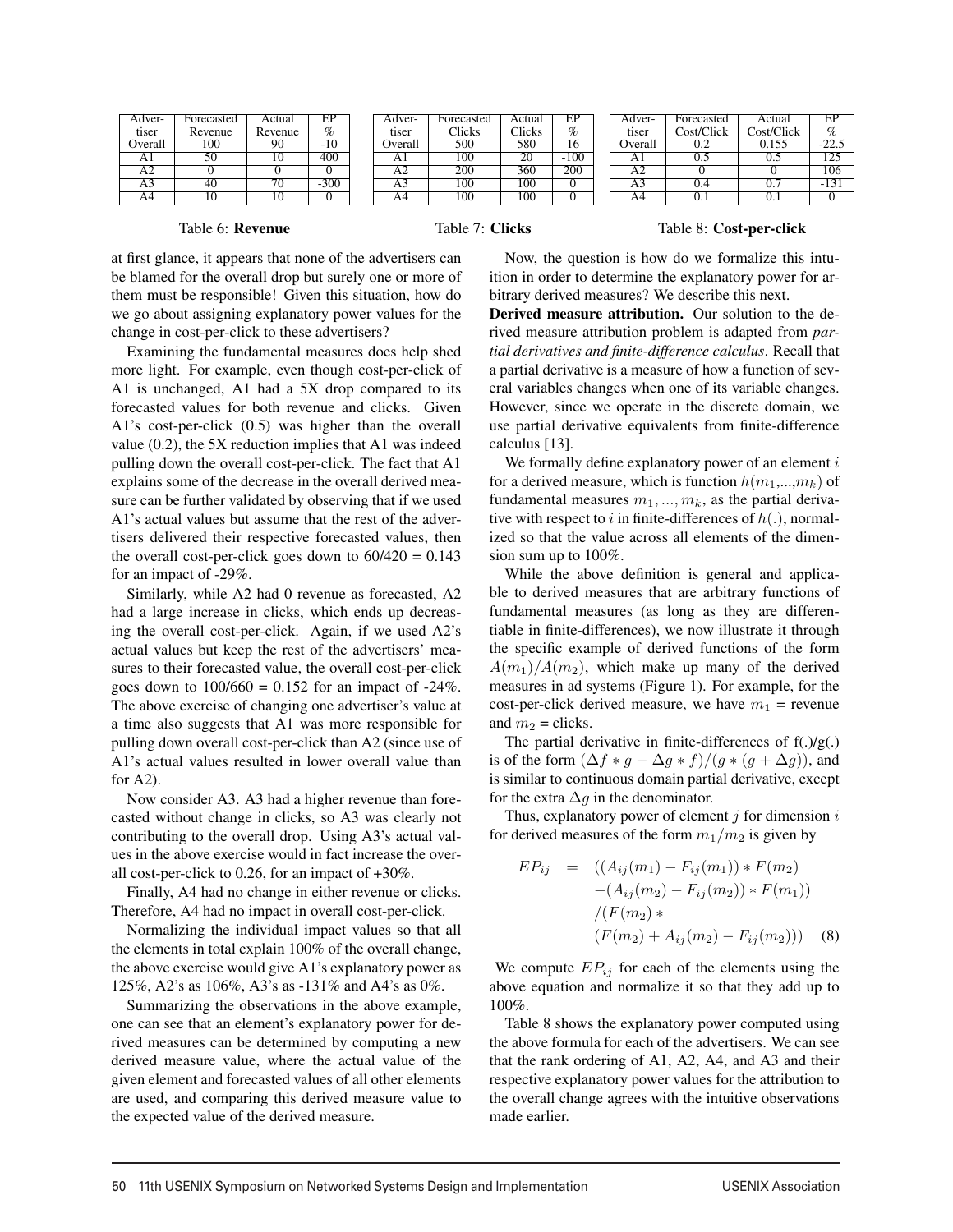## 4.2 Surprise

Recall that we defined surprise for fundamental measures in Section 3.3 based on the relative entropy (specifically, JS divergence) between the prior and posterior mass functions of values for measure  $m$ . In this section, we seek to extend the notion of surprise to derived functions of multiple measures.

Consider the cost-per-click example in the previous section. A simple approach for computing surprise for derived measure is as follows. Just as for fundamental measures, one could compute prior and posterior probability values for cost-per-click for each element  $E_{ij}$ , say  $p_{ij}$ (cost-per-click) and  $q_{ij}$ (cost-per-click) and compute the surprise just as in Section 3.3.

However, such an approach will not work. Consider the example of advertiser A2 in Table 8. A2's cost-perclick was forecasted to be zero and the actual value was also 0. Thus, if one used the above approach to compute surprise for element A2, it would have a value of 0 (no surprise). However, we found that A2 had a high explanatory power of 106% for the overall change in costper-click due to changes in A2's number of clicks.

Examining the problem from the perspective of relative-entropy, given several measures, we first need to compute the joint probability distribution of the measures and then compute relative entropy of the joint probability distribution function. If the measures are independent, then the relative entropy (JS divergence as well) of the joint probability distribution is simply the sum of the relative entropy of the individual measure's probability distributions. In ad systems, the measures are not always strictly independent since some of them can be correlated (e.g., as the number of searches increase, revenue can be expected to increase). However, as an approximation, we assume that measures are independent, and compute the *surprise for derived measures as the summation of the surprise of the individual measures that are part of the derived function*.

## 5 Implementation and Experience

In this section, we describe our implementation of the above algorithms in the Adtributor tool and outline our experience with a pilot deployment in a production ad system.

## 5.1 Implementation

In our implementation, a database records, in real-time, counters for all measures, dimensions, and elements and exposes them as an OLAP service that supports multidimensional analytical queries [19]. When the system triggers an anomalous event, the Adtributor toolchain first gathers data relevant to the anomaly such as time of anomaly, measure, data for various measures, dimensions and elements. After the data has been queried



Figure 3: An example output of the **Adtributor**. Note: certain sensitive fields are masked.

from the database, Adtributor employs the root-cause algorithm to discover potential root-causes for the given anomaly.

Recall that measures are not necessarily independent of each other. An anomaly on a certain measure could be correlated with changes in value of another. Therefore, we build a *dependency graph* of measures, and for a given anomalous measure, run the root-causing algorithm for every measure that correlates with it.

Adtributor filters the candidate set of root-causes (as described in Section 3) to produce the final list of rootcauses. We use a  $T_{EP}$  value of 67% and a  $T_{EEP}$  value of 10%. These threshold values are driven by what the troubleshooters already use in the manual process. Also, our current implementation singles out a list of the top three dimensions. The troubleshooting experts recommended this number based on their own requirements and also on ease of visualization. With a smaller number they could miss useful information, while a larger number would lead to too much information for them to sift through.

The final output is a self-contained HTML5 application. Figure 3 shows an example of the output produced by the Adtributor toolchain. The visualization of the root-causes contains the following information:

- Dependency Graph: A graphical representation of dependencies between the different measures in the system (left half).
- Measure Historical Graph: A graph depicting the historical behavior of a measure (top right graph).
- Element Root-Causes and Historical Graph: For a given measure and dimension, the top elements that are root-causes. The element root-causes are grouped by dimensions with their historical graphs (under top right graph).

We arrived at the visualization requirements through iterative discussions with the troubleshooting experts. The dependency graph allows them to observe causality between the values of different measures, and the histori-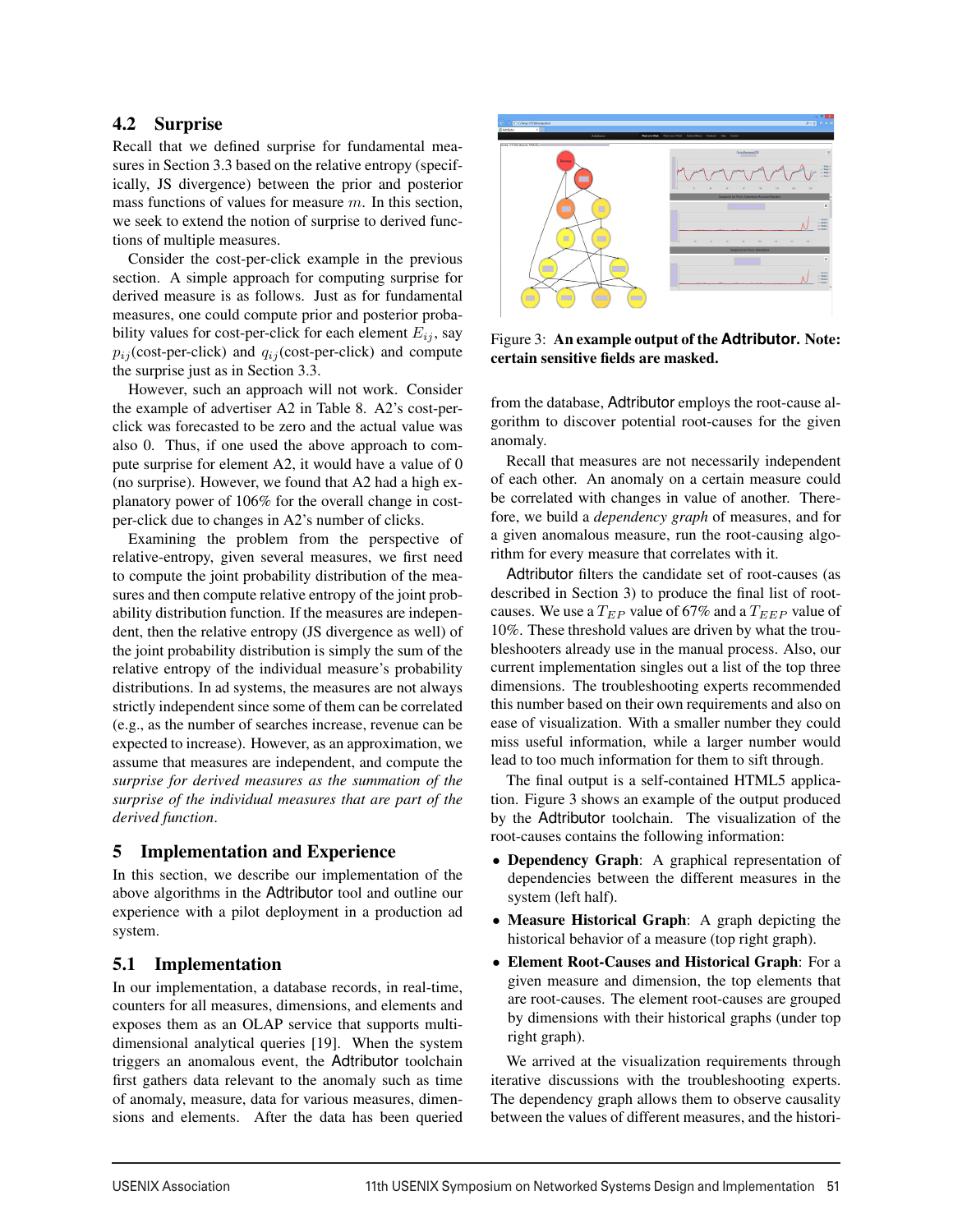cal graphs per-dimension help them in making a more informed choice on what exactly was the root-cause. The entire Adtributor toolchain is implemented using .NET Framework 4 using 12,500 lines of code and executed automatically for each anomaly.

# 5.2 Deployment Experience

We conducted a pilot deployment of Adtributor between May 1, 2013 and May 10, 2013 with the troubleshooters who work with the production system on root-causing anomalies to understand the usefulness of Adtributor. This deployment was partially successful in helping the troubleshooters with their current processes. The findings of this pilot resulted in a set of improvements to our algorithm and visualization which led to significantly better performance as we show in our evaluation in Section 6.

Volatile dimensions: Various dimensions can be extremely volatile, and unexpected changes can occur in measures along these axes even though they are not necessarily the root-cause of the problem. Consider the example of an advertiser who frequently changes the budget allotment to their ads. When there is a revenue anomaly, this can sometimes cause the root-causing algorithm to pick the advertiser as a culprit even though the change coincidentally occurred just a little before the anomaly event. This drove us to improve our prediction algorithm for measures associated with elements of volatile dimensions by increasing the weightage given to large changes in the near-past in our prediction model, thereby fixing this problem to a large extent.

Visualization enhancements: The dependency graph of related measures was found to be very useful by the troubleshooters. However, the current view in the tool is limited to a small set of measures. There are hundreds of other measures being monitored within the ad system for which the dependencies are not known. We have therefore used a Bayesian structure learning algorithm [5] to infer a subset of these dependencies and plan to enhance the visualization of the dependency graph with these additional measures.

# 6 Evaluation

In the Section, we first describe four case studies in which multi-dimensional analysis is key to arriving at the final root-cause. Next, we provide a quantified evaluation of the accuracy of Adtributor, and the time savings we achieve with the tool.

# 6.1 Case Studies

Case 1: This was triggered by an anomalous drop in revenue. On performing the multi-dimensional analysis, we found that the dimension *Browser* was responsible. Figure 4 helps explain how Adtributor arrived at this result.

It shows the percentage contribution to revenue along three dimensions – *Browser*, *Data Center*, and *Bucket* – for predicted revenue and actual revenue (see Table 1, example 3 for the definition of a bucket.). Notice that Browser 3's revenue contribution was predicted to be 12%, but its actual revenue was 0%! Similarly, Browser 1's contribution was predicted to be 60%, but was actually much higher at 74%. Neither the Data Center dimension nor the Bucket dimension show such surprising changes in contribution. This problem was actionable, since a further investigation revealed that a configuration error had caused no ads to be shown to users on Browser 3. Correcting the error fixed the problem and further loss in revenue.

Case 2: We noted an anomalous revenue increase at a particular time, which Adtributor attributed to a certain set of six advertisers. Two of these advertisers were airline ticket vendors, two were car rental agencies, and the remaining two were hotels. In aggregate, they fully explained the change in revenue. Delving into the issue, we noticed that these advertisers had deliberately increased their budgets for a certain period of time. The ads were appearing in a geographic region which had a long-weekend holiday approaching. Thus, we inferred that the advertisers were trying to capitalize and capture the attention of users as they performed vacation-related searches. Clearly, in this case, the sudden rise in revenue was attributed to advertiser behavior and not due to an actionable bug in the system. Several such anomalies also occur when advertisers deliberately drop their budgets as well.

Case 3: The total number of searches went anomalously high, and an analysis showed that most of the increase was attributed along the *User-agent string* dimension. From post-processing on this result, it was inferred that a majority of the searches with the repeated useragent string were coming from a small range of IP addresses, and therefore, suspiciously characteristic of bottraffic. In particular, the goal of this bot was to perform queries and collect information for search-engine optimization (SEO). This was an actionable issue which was fixed promptly by filtering the contribution of this traffic to the various metrics.

Case 4: We notice that sometimes, publishers change the placement of advertisements on their page, which make ads more (or less) conspicuous. This in turn causes a corresponding increase or decrease in revenue. These show up as revenue changes along the dimension of *Ad Position* on the page. For instance, if the publisher moves an ad meant to be shown on the side of the page to the top of the page, this presents itself as a surprising increase in revenue attributed to ads shown on the top. This is because users tend to click more on ads shown on the top of a page than they do on ads shown on the side.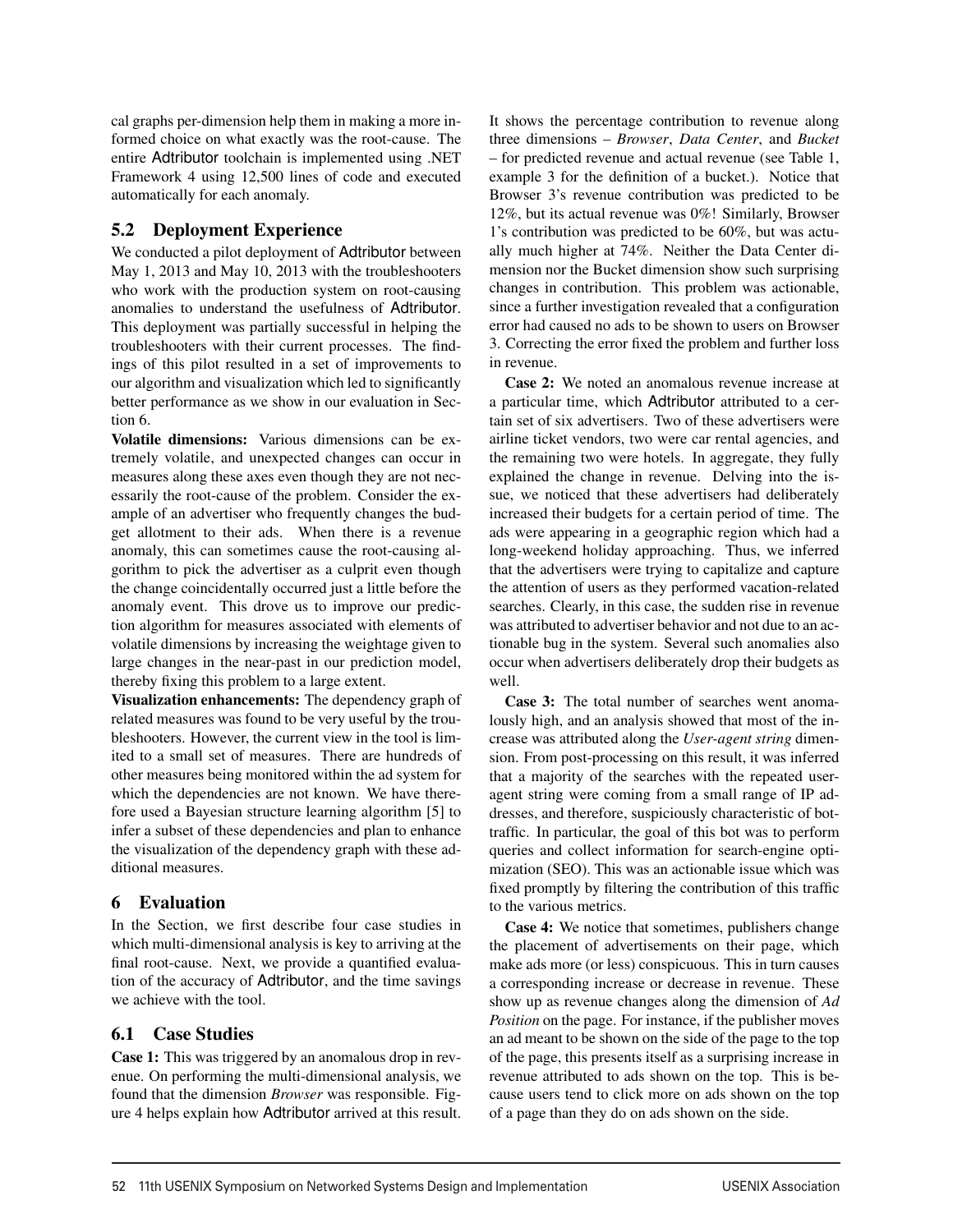

Figure 4: Predicted and actual revenues for the Browser, Data center, and Bucket dimensions (Case Study 1).

## 6.2 Comparative Study

Our quantitative evaluation is based on using Adtributor to root-cause problems in a widely deployed ad system. We evaluate all anomalies generated on a total of 12 measures, both fundamental and derived, across 33 dimensions. The results we present here use a subset of 128 valid anomalies generated by over a billion searches between September 1, 2013 and September 15, 2013 across 8 populations: PC and Mobile ad systems for USA, UK, France and Germany. For the purpose of this study, we do not consider false-positives in the anomaly generation process as they are weeded out by troubleshooters before applying the root-causing process<sup>2</sup>. 50% of the tested anomalies were generated solely on derived measures, with no related anomalies being generated on the respective fundamental measures that constitute the derived measure. This shows that using derived measures in aggregate root-cause analysis is extremely important.

We compare the output of Adtributor's multidimensional analysis with the output of the troubleshooting team that performs an in-depth and detailed analysis of these anomalies through manual means with the assistance of other tools (not Adtributor). Manually analyzing the cause of the anomalies has a number of advantages. The troubleshooters are aware of a large amount of information and domain-knowledge, and they frequently use this knowledge in the troubleshooting process. An automated tool such as Adtributor cannot possibly have an understanding of all of this. Further, Adtributor only narrows the scope of the root-cause (Column 4 of Table 1) – a manual process may still be necessary in many cases to identify the final root-cause (Column 4 of Table 1) since some of the data necessary to do this next step may not be available for the automated process (e.g., verifying whether the publisher indeed changed the position of ads).

However, the advantage of using Adtributor is that it aids the manual troubleshooting process by 1) using the multi-dimensional root-cause analysis to *exhaustively* check all possible dimensions (as we show, in a few cases, the manual process may overlook a dimension, leading to erroneous conclusions) and 2) Significantly faster processing to bubble up the top suspect candidates. For example, there are dozens of dimensions and some dimensions can have thousands of elements.

As described in Section 5, Adtributor displays the top three dimensions and their elements as potential suspects. We say that Adtributor matches the output of the manual root-causing process if it shows the same dimension and exactly the same elements as the manual process at any one of these three positions.

| No. of anomalies                | '28                  |
|---------------------------------|----------------------|
| No. of matches                  | 118(1:81, 2:27,3:10) |
| Manual errors found             |                      |
| Adtributor's errors             |                      |
| Ambiguous                       |                      |
| <b>Adtributor</b> accuracy      | $(118+4)/128=95.3%$  |
| Strawman accuracy (no surprise) | 20.0%                |

Table 9: Results summary from our comparison of **Adtributor** with manual scrutiny (and Strawman).

Table 9 shows the results of the comparison between the output of Adtributor and the manual investigation. Of the 128 anomalies, Adtributor matched the results of the manual analysis in 118 cases. Of these, 81 (69%) matched in position 1, 27 (23%) matched only in position 2 and not in position 1, and 10 (8%) matched in position 3, and not in position 1 or 2. Of the 10 anomalies for which we did not match the manual output, we performed a deeper dive with the troubleshooting expert. On careful scrutiny, we found that out of the 10, 4 of the manual root-causes were erroneous, and Adtributor's output in position 1 was, in fact, the correct root-cause. This shows the utility of using a systematic algorithm, as in Adtributor, that exhaustively searching all dimensions to perform multi-dimensional root-cause analysis.

Out of the remaining 6 anomalies, the manual output was correct in 5 of them while the output of Adtributor was erroneous. In all of these cases, Adtributor suffered from a lack of domain knowledge, or the lack of knowledge of events external to the system which the troubleshooters were explicitly aware of. In one case (labelled ambiguous), however, the troubleshooter felt the dimension and elements blamed by Adtributor was

<sup>2</sup>Evaluating the number of false-positives and negatives would be to evaluate the anomaly detection algorithm which, as mentioned earlier, is out of scope of this paper.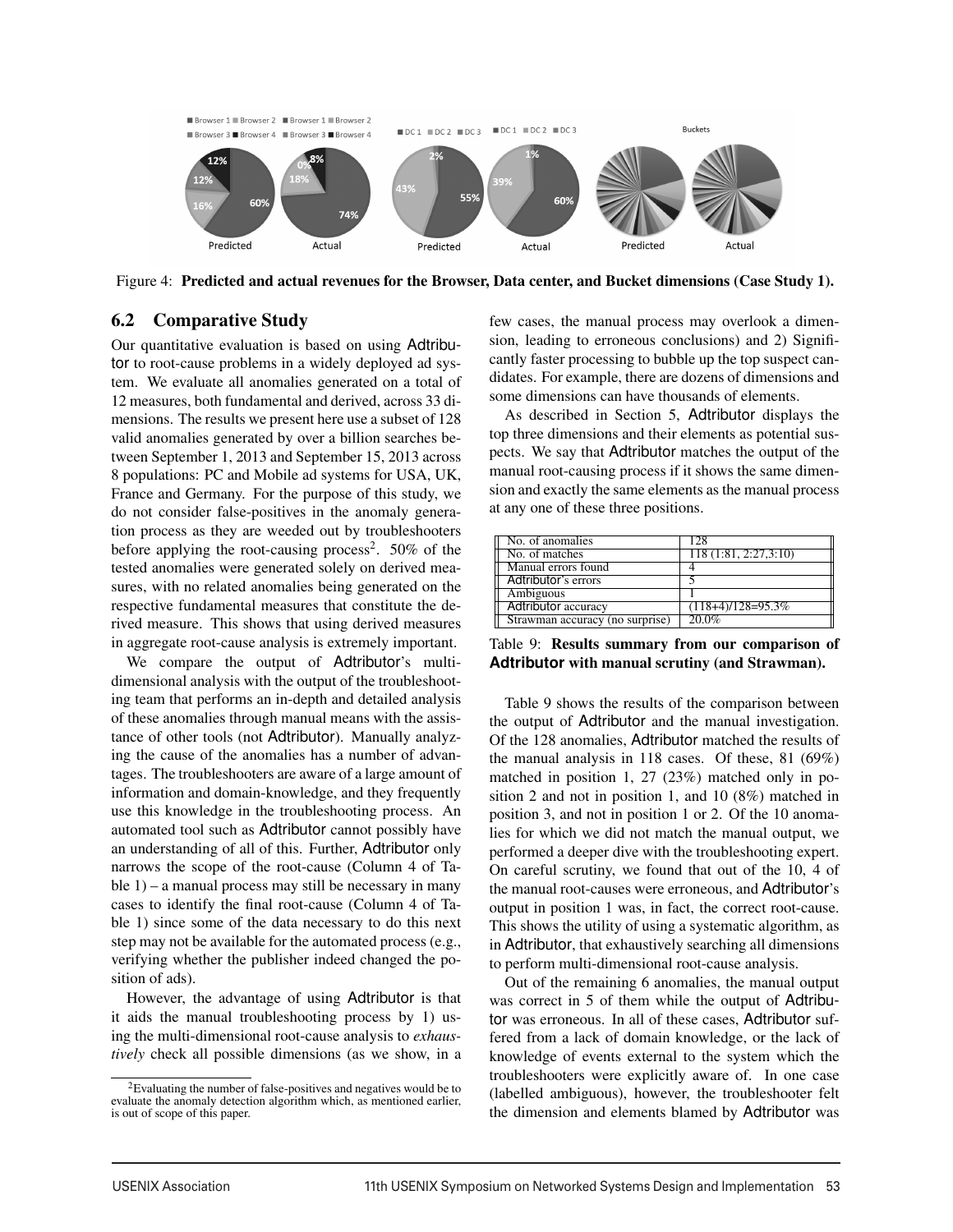as likely to be the true root-cause as the one obtained through manual analysis. In this case, he felt a further drill-down would be required to determine the correct root-cause. Taking the manual errors into account, Adtributor's *overall accuracy was (118+4)/128, or 95%*.

We also compare the potential time that could be saved using Adtributor compared to the first step in the manual troubleshooting process that identifies the dimension and elements that may be potential root-causes. Adtributor uses a multi-threaded implementation and caching to speed up the process of studying every dimension and every measure. It has a turnaround of approximately 3-5 minutes for each anomaly. The manual process of troubleshooting took between 13 minutes for the fastest anomaly to up to 231 minutes, with an average turnaround time of 73 minutes. Therefore, we conclude that Adtributor *speeds up the initial root-causing process by an order of magnitude*.

Finally, we show the value of using surprise by comparing our algorithm to the Strawman discussed in Section 2 that only uses succinctness and explanatory power. Compared to Adtributor's accuracy of 95%, we found that Strawman had an accuracy of only 20%. This clearly demonstrates the value of using surprise to identify the right dimension and elements as the root-cause.

## 7 Applicability beyond Ad Systems

We believe that the techniques introduced in this paper are general enough to be useful in other settings. For example,

Multi-dimensional analysis: Consider a web-server with a global audience that suddenly sees the number of hits drop sharply. Many of the dimensions considered in this paper such as data centers or CDNs, browsers, user locations, fraud operators/bots, etc. may all be potential root-causes that a multi-dimensional analysis can help disambiguate.

Derived measure attribution: Consider the following problem. The Mean-opinion-score (MOS) for VoIP calls has dropped and the investigators would like to understand which of the links in the route of the call is most responsible for this drop. Each link may have different amounts of delay, jitter, and loss percentages, and the MOS is a complex function of measures such as delay, loss, and jitter [6]. The use of the derived attribution technique can help compute the explanatory power of the drop in MOS for each of links.

## 8 Related Work

System and Network Root-Cause Analysis: Previous research has extensively studied root-causing performance and failure problems in systems and networks [14, 2, 10, 1, 21, 15, 3, 20, 11, 18]. Some of these use traces across individual requests through systems [3, 14] to diagnose problems, while others use aggregate counters of system performance or configuration values [15, 10, 20] to diagnose problems.

Distalyzer [14] is an example of the former category. It uses individual event logs and learns anomalous patterns between events that indicate a performance problem in a system component. Ganesha [15] is an example of the latter. It uses clustering approaches across aggregate measures, such as CPU usage, to build distinct profiles of MapReduce nodes. While our approach too uses aggregate measures, we intend to find more than performance problems or diagnose failures.

Q-Score [18] uses machine-learning to arrive at rootcauses. We tried similar approaches and decided against them because selecting the right set of features to input to a stock machine-learning algorithm turned out to be a non-trivial task. Instead, we found that building a customized algorithm was simpler and better suited to analysis and feedback by our domain experts.

SCORE [11] localizes IP faults to underlying components using succinctness of explanation. Given a set of link failures as observation, it determines the smallest set of risk groups that explain failures. However, as we show, this approach is not enough to perform attribution across dimensions and a notion of surprise is essential to complete our solution.

Data Mining for Summarization: Previous work in data mining [17, 16, 7] has concentrated on summarizing multi-dimensional data in OLAP products. The objective is to provide an easily interpretable summary of the differences in data values across multiple dimensions. Such summarization techniques have been applied to network traffic summarization as well [9]. While data summarization across multiple dimensions is related to our work, it does not match our objective of finding surprising changes to perform root-cause analysis. In fact, our approach to root-cause analysis is complementary to these approaches and can be applied on the summaries that they generate.

#### 9 Conclusion

We have described an algorithm, implementation, and evaluation of an approach that uses multi-dimensional analysis for root-causing problems in large-scale ad systems. We found that our approach has high accuracy (95%), helped identify more accurate root causes than the manual investigation in a few cases, and was able to reduce troubleshooting time significantly.

## 10 Acknowledgments

12

We would like to thank our shepherd VYAS SEKAR for his valuable comments and suggestions. We would also like to thank MURALI KRISHNA for helping us validate the output of Adtributor and determine its accuracy.